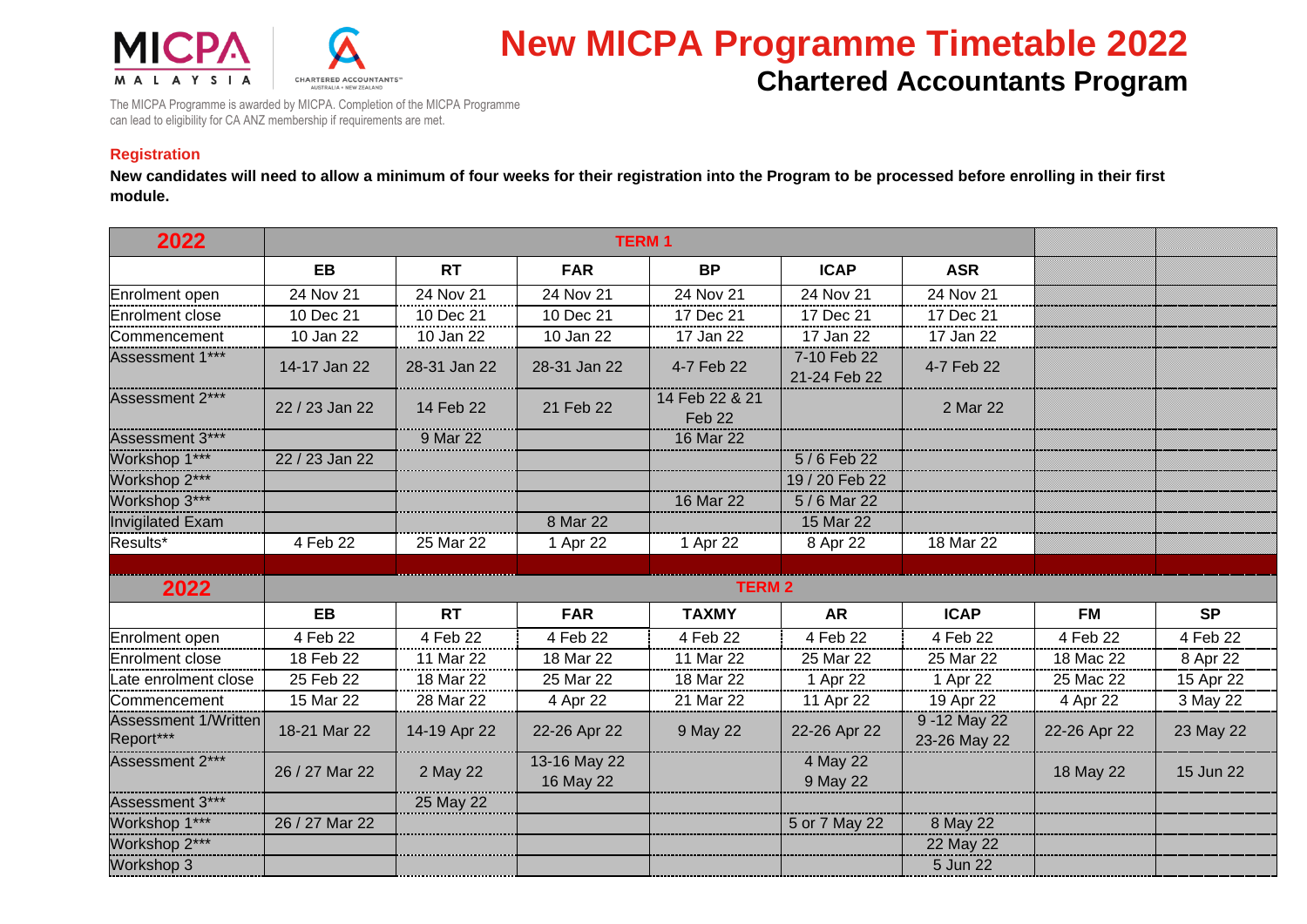| <b>Invigilated Exam</b>                         |                |                           | 31 May 22     | 28 Jun 22            | 7 Jun 22                 | 14 Jun 22                   |              |              |
|-------------------------------------------------|----------------|---------------------------|---------------|----------------------|--------------------------|-----------------------------|--------------|--------------|
| Results*                                        | 8 Apr 22       | 10 Jun 22                 | 23 Jun 22     | 29 July 22           | 1 July 22                | 8 July 22                   | 3 Jun 22     | 1 July 22    |
| Supp exam                                       |                |                           |               | 23 Aug 22            |                          |                             |              |              |
| Supp results                                    |                |                           |               | 23 Sept 22           |                          |                             |              |              |
|                                                 |                |                           |               |                      |                          |                             |              |              |
| 2022                                            | <b>TERM 3</b>  |                           |               |                      |                          |                             |              |              |
|                                                 | EB             | <b>RT</b>                 | <b>FAR</b>    | <b>BP</b>            | <b>AR</b>                | <b>ICAP</b>                 | <b>DAI</b>   | <b>SFA</b>   |
| Enrolment open                                  | 6 May 22       | 6 May 22                  | 6 May 22      | 6 May 22             | 6 May 22                 | $\overline{6}$ May 22       | 6 May 22     | 6 May 22     |
| <b>Enrolment close</b>                          | 20 May 22      | 24 Jun 22                 | 10 Jun 22     | 17 Jun 22            | 20 Jun 22                | 24 Jun 22                   | 8 July 22    | 8 July 22    |
| Late enrolment<br>close                         | 27 May 22      | 1 July 22                 | 17 Jun 22     | 24 Jun 22            | 27 Jun 22                | 1 July 22                   | 15 July 22   | 15 July 22   |
| Commencement                                    | 14 Jun 22      | 11 July 22                | 27 Jun 22     | 4 July 22            | 4 July 22                | 18 July 22                  | 25 July 22   | 25 July 22   |
| <b>Assessment 1</b><br><b>Written Report***</b> | 17-20 Jun 22   | $29$ July $-$ 1 Aug<br>22 | 15-18 July 22 | 20-25 July 22        | 15-18 July 22            | 8-11 Aug 22<br>22-27 Aug 22 | 17-22 Aug 22 | 10-15 Aug 22 |
| Assessment 2***                                 | 25 / 26 Jun 22 | 10-15 Aug 22              | 3-8 Aug 22    | 27 July- 1 Aug<br>22 | 22-27 Jul 22<br>1 Aug 22 |                             | 2-7 Sept 22  | 2-7 Sept 22  |
| Assessment 3***                                 |                | 2-7 Sept 22               |               | 26 Aug-2 Sept<br>22  |                          |                             |              |              |
| Workshop 1***                                   | 25 / 26 Jun 22 |                           |               |                      | 28/30 July 22            | 6/7 Aug 22                  |              |              |
| Workshop 2***                                   |                |                           |               |                      |                          | 20/21 Aug 22                |              |              |
| Workshop 3***                                   |                |                           |               |                      |                          | 3/4 Sept 22                 |              |              |
| <b>Invigilated Exam</b>                         |                |                           | 23 Aug 22     |                      | 30 Aug 22                | 13 Sept 22                  |              |              |
| Results*                                        | 8 July 22      | 23 Sept 22                | 16 Sept 22    | 16 Sept 22           | 23 Sept 22               | 7 Oct 22                    | 23 Sept 22   | 23 Sept 22   |
|                                                 |                |                           |               |                      |                          |                             |              |              |
| 2022                                            | <b>TERM 4</b>  |                           |               |                      |                          |                             |              |              |
|                                                 | EB             | <b>RT</b>                 | <b>TAXMY</b>  | <b>AR</b>            | <b>ICAP</b>              | <b>AFR</b>                  | <b>ASR</b>   | <b>DAI</b>   |
| Enrolment open                                  | 29 July 22     | 29 July 22                | 15 July 22    | 29 July 22           | 29 July 22               | 29 July 22                  | 29 July 22   | 29 July 22   |
| Enrolment close                                 | 12 Aug 22      | 2 Sept 22                 | 12 Aug 22     | 16 Sept 22           | 16 Sept 22               | 23 Sept 22                  | 30 Sept 22   | 30 Sept 22   |
| Late enrolment<br>close                         | 19 Aug 22      | 9 Sept 22                 | 19 Aug 22     | 23 Sept 22           | 26 Sept 22               | 30 Sept 22                  | 7 Oct 22     | 7 Oct 22     |
| Commencement                                    | 5 Sept 22      | 19 Sept 22                | 29 Aug 22     | 4 Oct 22             | 10 Oct 22                | 10 Oct 22                   | 17 Oct 22    | 17 Oct 22    |
| Assessment                                      |                |                           | 12 Oct 22     |                      |                          |                             |              |              |
| 1/Written Report***                             |                |                           |               |                      |                          |                             |              |              |
| Assessment 2***                                 |                |                           |               |                      |                          |                             |              |              |
| Assessment 3***                                 |                |                           |               |                      |                          |                             |              |              |
| Workshop 1***                                   |                |                           |               |                      |                          |                             |              |              |
| Workshop 2***                                   |                |                           |               |                      |                          |                             |              |              |
| Workshop 3***                                   |                |                           |               |                      |                          |                             |              |              |
| <b>Invigilated Exam</b>                         |                |                           | 6 Dec 22      | 29 Nov 22            | 6 Dec 22                 |                             |              |              |
| Results*                                        | 30 Sept 22     | 2 Dec 22                  | 9 Jan 23      | 23 Dec 22            | 23 Dec 22                | 9 Dec 22                    | 16 Dec 22    | 16 Dec 22    |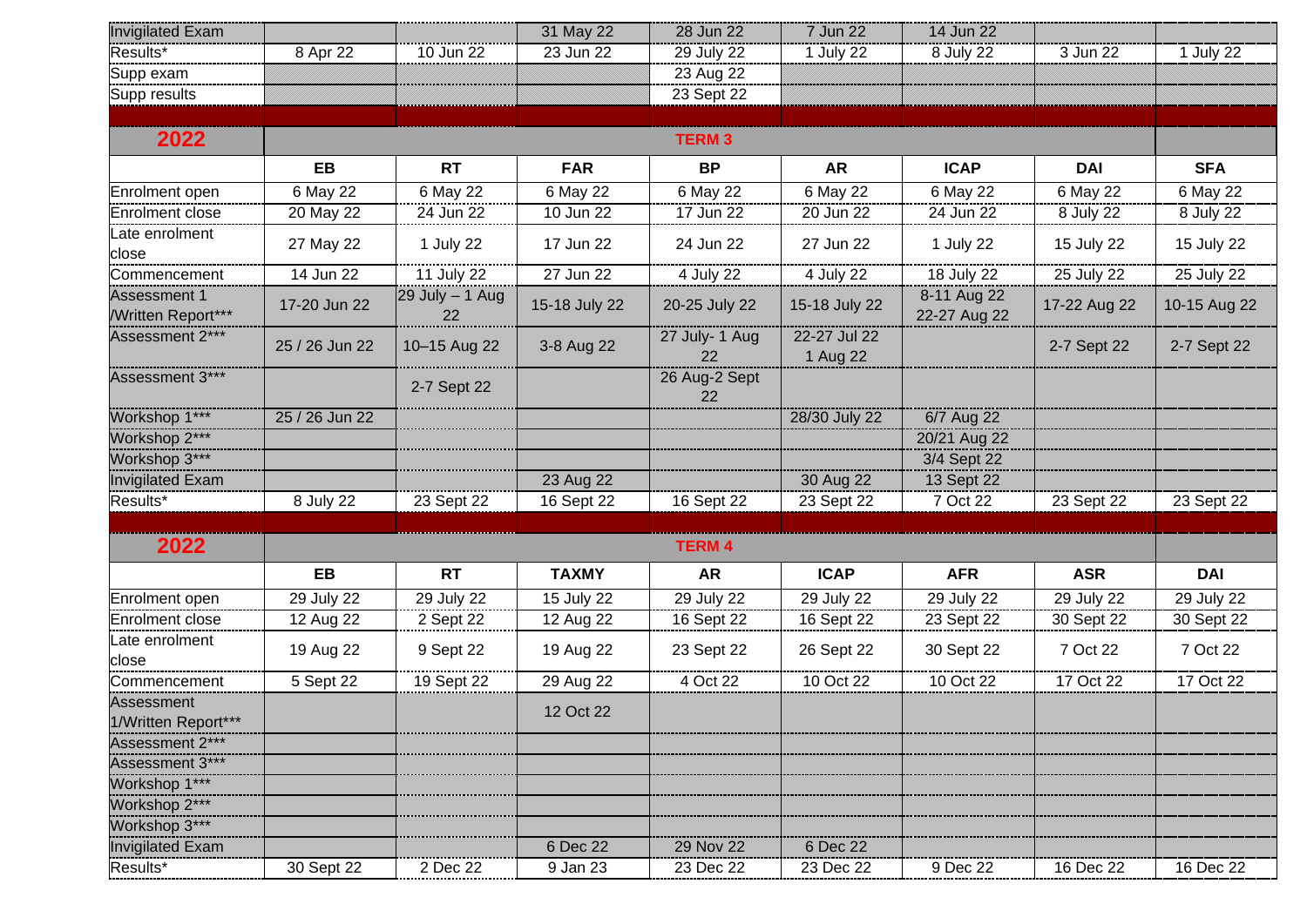| <br>Supp exam<br>. | <br>---<br>Dr | ,,,,,,,,,,,,,,,,,,,,,,,,,,,,,,,<br>,,,,,,,,,,,,,,,,,,,,,,,,, |
|--------------------|---------------|--------------------------------------------------------------|
| SUDP.<br>ะรนแร     | Dr            |                                                              |

\* Module result dates are estimated only and may be subject to change.

\*\* Candidates can access to the subject materials in My Capability-Learn from 5pm (AEST) on the Friday prior to subject commencement.

\*\*\* Workshops/Coursework submission dates will be updated once the confirmed dates are available.

| -------           |              |                                          |                   |            |                                       |
|-------------------|--------------|------------------------------------------|-------------------|------------|---------------------------------------|
| CORE 1            | EВ           | <b>Ethics and Business</b>               | ELECTIVE 2        | ASR        | Assurance                             |
| CORE 2            | <b>RT</b>    | <b>Risk and Technology</b>               | ELECTIVE 3        | DAI        | Data Analytics and Insights           |
| CORE 3            | <b>FAR</b>   | Financial Accounting and Reporting       | <b>ELECTIVE 4</b> | <b>SP</b>  | <b>Strategy &amp; Performance</b>     |
| CORE <sub>4</sub> | <b>TAXMY</b> | <b>Taxation Malaysia</b>                 | ELECTIVE 5        | FM         | <b>Financial Modelling</b>            |
| CORE 5            | <b>BP</b>    | <b>Business Performance</b>              | ELECTIVE 6        | <b>AFR</b> | <b>Advanced Financial Reporting</b>   |
| CORE 6            | AR.          | Audit and Risk                           | ELECTIVE 7        | <b>SFA</b> | <b>Sustainability for Accountants</b> |
| CORE <sub>7</sub> | <b>ICAP</b>  | Integrated Chartered Accounting Practice |                   |            |                                       |

| <b>Core Modules</b>                       | Co-Requisite | Pre-requisites                                                                                  |
|-------------------------------------------|--------------|-------------------------------------------------------------------------------------------------|
| Core 1 Ethics and Business                |              | Ethics and Business must be attempted before starting any<br>other subject<br>No pre-requisites |
| Core 2 Risk and Technology                | Core 1       |                                                                                                 |
| Core 3 Financial Accounting and Reporting | Core 1       |                                                                                                 |
| Core 4 Taxation Malaysia                  | Core 1       |                                                                                                 |
| Core 5 Business Performance               |              | Core1 & Core 2                                                                                  |
| Core 6 Audit and Risk                     |              | Core 1 & Core 3                                                                                 |
| Core 7 ICAP                               |              | Core $1-6$                                                                                      |
| <b>Elective Modules</b>                   |              |                                                                                                 |
| Elective 2 Assurance                      |              | Core 6                                                                                          |
| Elective 3 Data Analytics and Insights    | Core 1       |                                                                                                 |
| Elective 4 Strategy & Performance         | Core 1       |                                                                                                 |
| Elective 5 Financial Modelling            | Core 1       | ٠                                                                                               |
| Elective 6 Advanced Financial Reporting   | Core 1       | Core 3                                                                                          |
| Elective 7 Sustainability for Accountants | Core 1       |                                                                                                 |